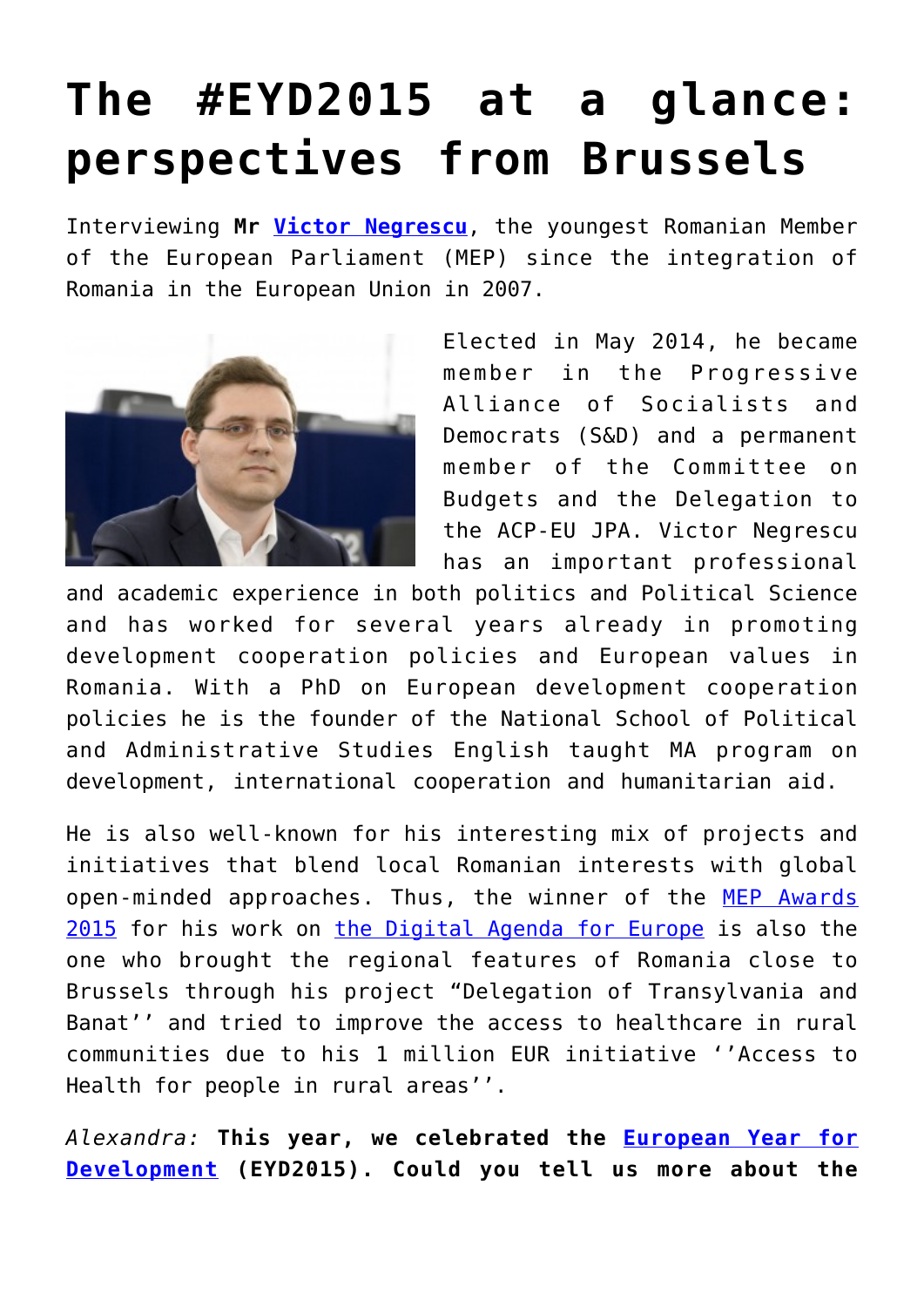## **European Parliament's participation i**



*Victor:* I believe that it is very important that the European Union decided to celebrate the European Year for Development. The European Parliament completely supports the popularization of the concept of development and the need for a stronger debate on the role of the European Union and of the member states in the implementation of development policies. Therefore several debates have been already organized in the EP premises and almost at every plenary we discuss about a topic related to development. Just recently we discussed about the efficiency of development aid funds and the necessity to focus more the cooperation on sustainable projects in partnership with the beneficiaries.

Nevertheless I am one of the MEPs who believe that we could have done more. It is clear that in the context of the refugee crisis the world needs the EU and the member states to get more involved in developing countries. In order to do so we need to raise awareness on the necessity to allocate more resources to development cooperation policies but also to involve more our citizens. Public support and development education are necessary for stronger policies, and the EYD2015 should be the instrument that the European Parliament should use to enable a wider participation. Events as such are important not only for sending a strong political message – creating the conditions for sustainable and inclusive growth requires not only different policy instruments, but also a socially responsible attitude from the people, when acting as economic actors.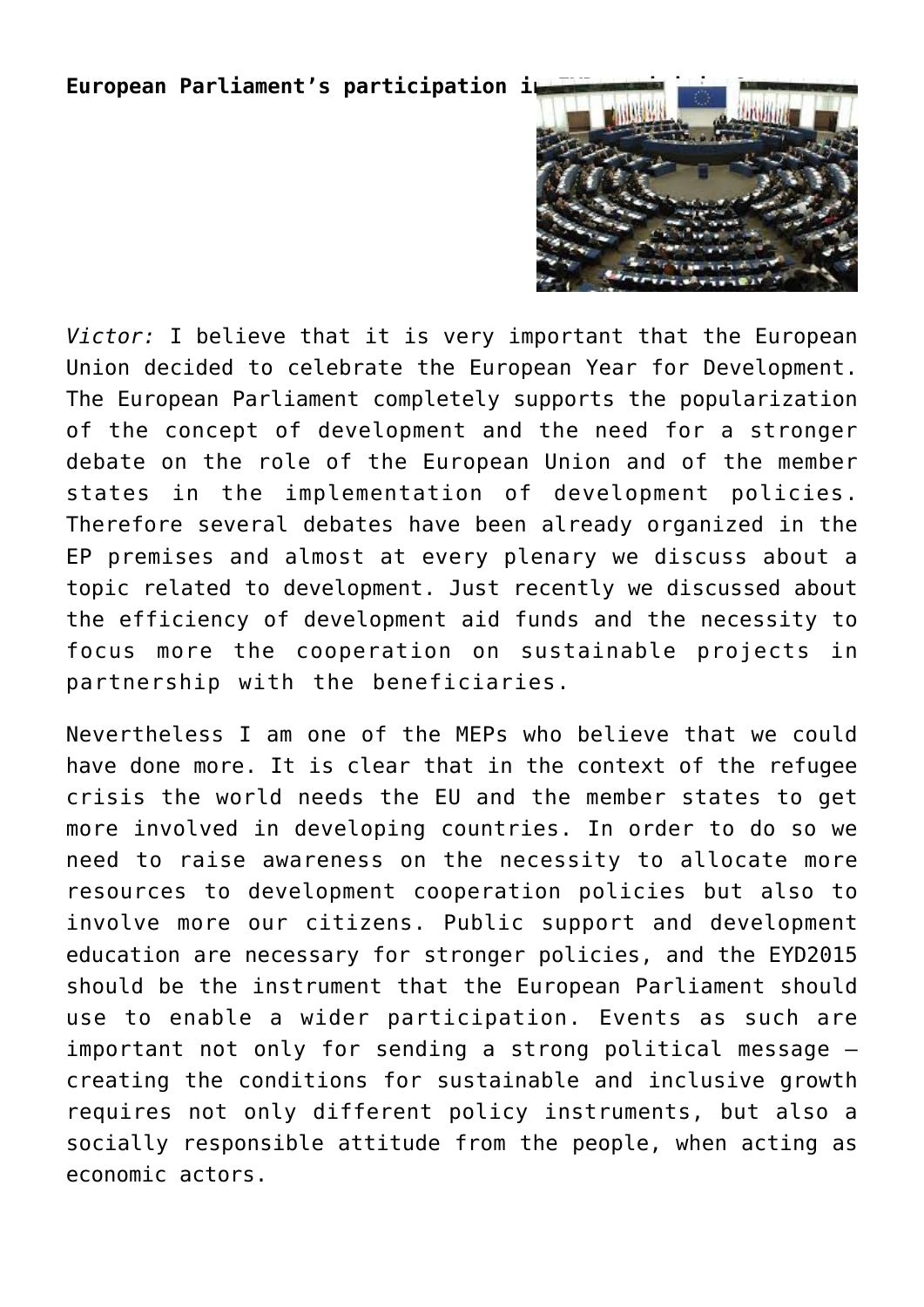*Alexandra:* **At the end of September 2015, the final post-2015 outcome, comprising 17 Sustainable Development Goals and 169 targets have been at the [UN Summit](https://sustainabledevelopment.un.org/post2015/summit) in NYC. An [EP delegation](http://www.europarl.europa.eu/committees/en/deve/home.html) from the DEVE Committee participated to this Summit and passed on the message and the commitments of the European Union and its Member States.** *From your point of view, what message should the European Union pass on after the UN Summit?*

*Victor:* I think that the European Union should prove again that it is the largest international donor but also the most pro-active world power in relation to development issues. The European Union has to assume the targets but also to promote the Sustainable Development Goals. That means that the EU should prove that contrary to the failure of the Millennium Development Goals, this time there is no space for a detour.

The European Union has to assume this responsibility as well as to engage with the other partners in reaching true global targets that all parties are going to support. The EU can play therefore the role of a leader but also of a negotiator capable in bringing everyone to the same table and pushing for a more responsible attitude towards our future. It is clear that the EU has to make sure that the Sustainable Development Goals do not remain only nice phrases in the speeches that took place at the UN Summit, but actually transform in concrete policies at global, national and local level. Leading by example can be one of the tactics that the EU should adopt in order to obtain larger support for attaining the SDGs.

*Alexandra:* **In comparison to the MDGs that have been dedicated to ending poverty in developing countries, the SDGs will explicitly broaden their focus to all countries, "poor, rich and middle-income countries'', including all the members of the EU. Therefore, they also have to come up with a new just sustainable social and economic model applicable in their own societies.** *What actions do you think policymakers and implicitly the members of the European Parliament need to take in order to promote and support the new global development*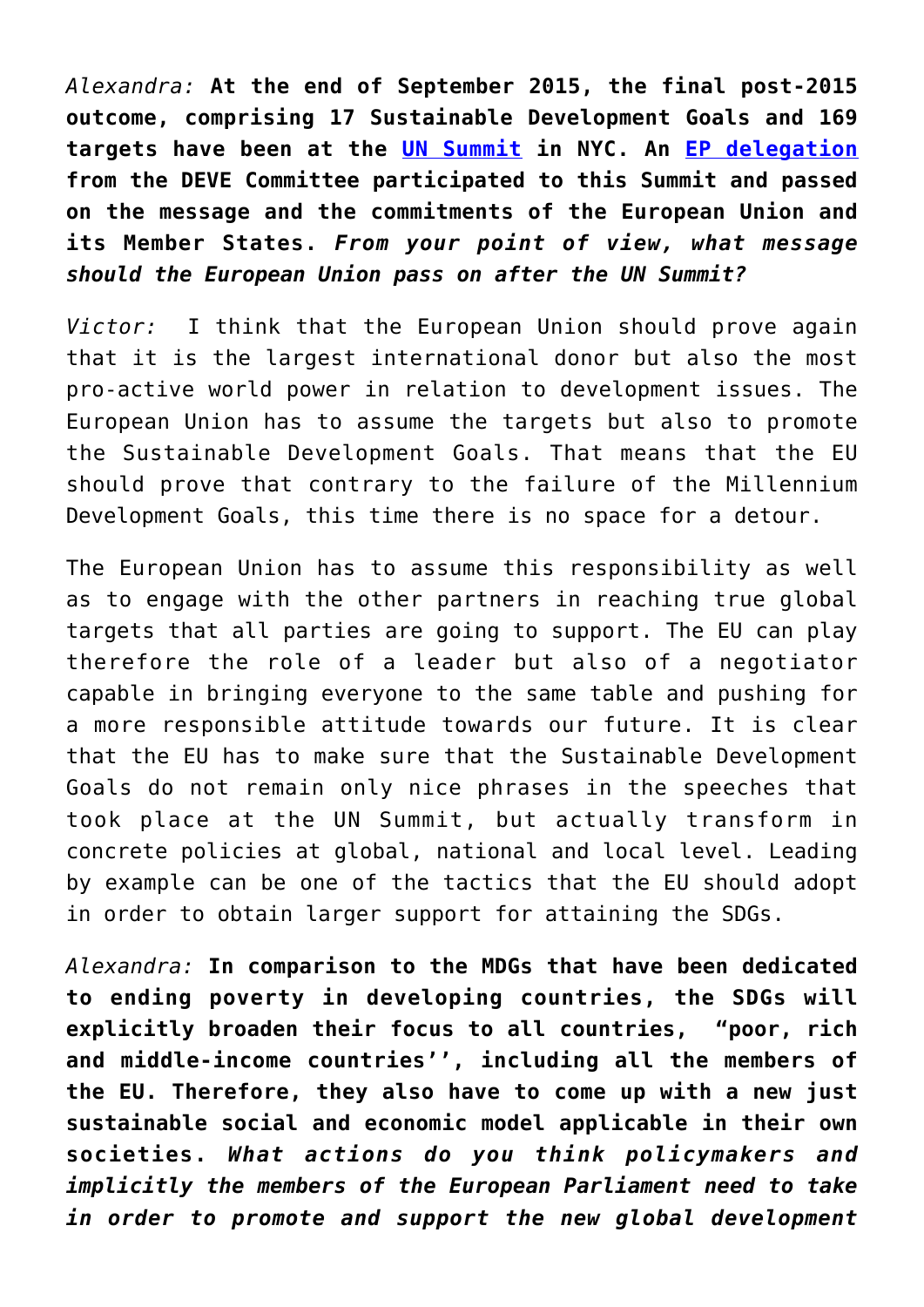## *agenda at home, in all EU countries?*

*Victor:* This change of including all countries in the Sustainable Development Goals is an important step in making everyone aware that we need to construct a more just and sustainable social and economic model. Therefore a stronger involvement is needed from decision makers at every level.

The first step is to raise awareness regarding the UN Summit

decisions and the SDGs. From public debates to education, the SDGs have to become a reference for the citizens and the development perspectives of all societies.



In parallel it is important for everyone, again at every level, to establish clear objectives with concrete benchmarks. Therefore a decision on the European SDGs at European level by the Commission and the European Parliament can be a starting point. This can be followed by national decisions with a wide participation of the civil society in order to transform the SDGs in a development strategy.

Finally we need to identify clear projects and actions that can raise support and public participation around these commitments. From public campaigns to activities that involve the public administration, more resources have to be used support the new global development agenda.

*Alexandra:* **The [European Consensus on Development](http://ec.europa.eu/development/body/development_policy_statement/docs/edp_statement_oj_24_02_2006_en.pdf) (2006), the [Agenda for Change](http://eur-lex.europa.eu/legal-content/EN/TXT/PDF/?uri=CELEX%3A52011SC1172&qid=1412922578329&from=EN) (2012) and the [Multiannual Financial](http://ec.europa.eu/budget/mff/index_en.cfm) [Framework](http://ec.europa.eu/budget/mff/index_en.cfm) (2014-2020) are only a few of the most important documents that set out specific guidance for planning and implementation of the development assistance component of all EU instruments and cooperation strategies with developing partners. The European Consensus was adopted in 2005 in response to the MDGs and in 2012, the Agenda for Change came**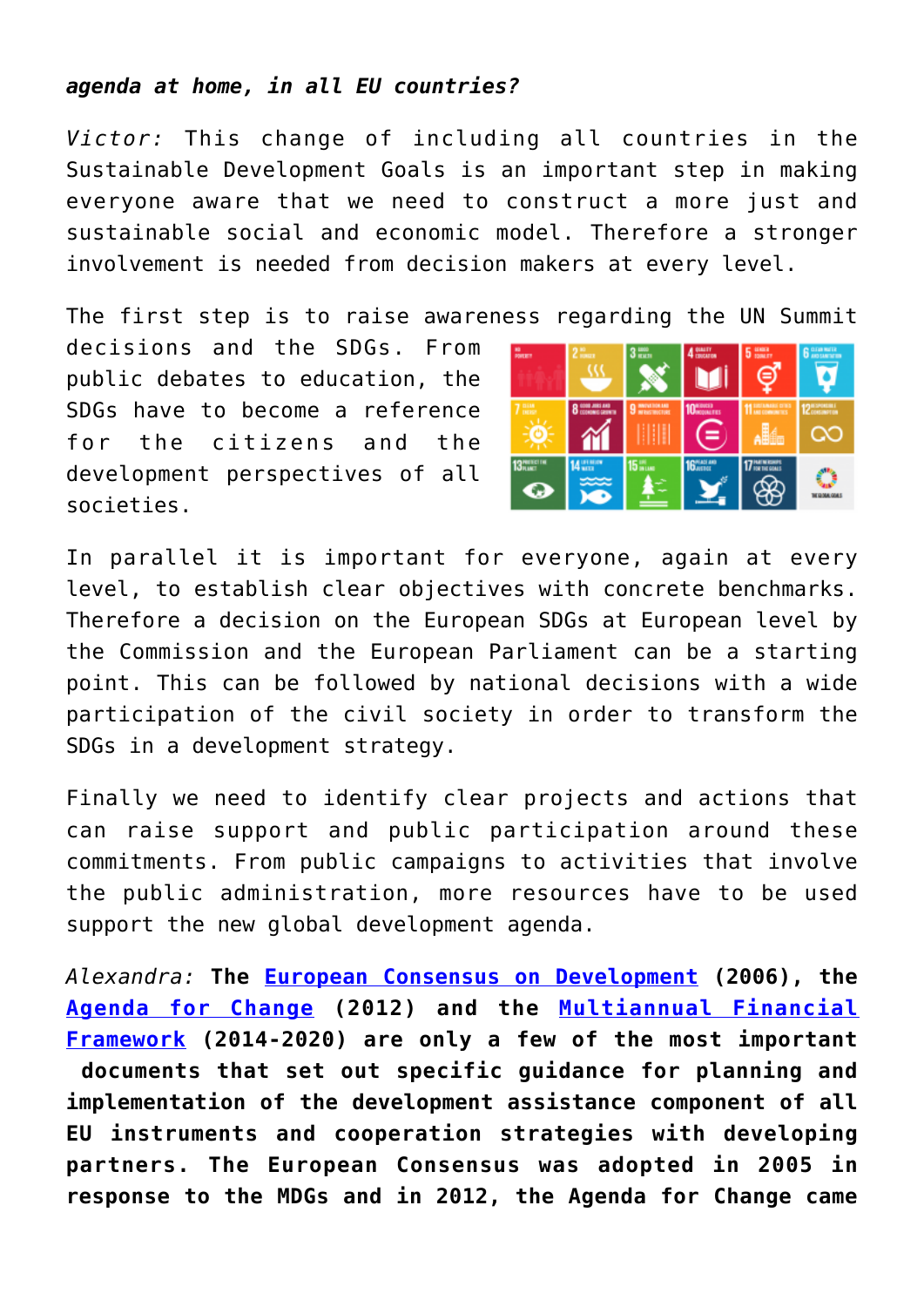**as a** *de facto* **update of the second part.** *Is the EU preparing a new update of the European Consensus in response to the adoption of the sustainable development agenda?*

*Victor:* There have been debates on the need to work on a new document presenting the guidelines of the EU development assistance policy. At the level of the European Commission there are several active debates on a need to merge the SDG and the EU2020 strategy in order to establish a broad consensus on the development agenda of the European Union.

We are still at an initial stage of these debates but you can be assured that I will contribute as much as possible to the implementation in a clear document of the SDG.

Moreover, I believe that the process of updating the EU's development agenda needs to be taken up responsibly – the new priorities need to become true benchmarks of our dedication to solve the major issues of the continent and not a set of desires we want to see accomplished with the passing of decades. The EU needs to learn from the global lesson, but also from its own institutional history – setting up new policies requires adequate resources and the necessary resolve to see them through. In addition, I believe that at least some of the paramount goals for European development, once set, should not become the object of political trading and negotiation.

*Alexandra: As a member of the [Delegation to the ACP- EU JPA,](http://www.europarl.europa.eu/delegations/en/dacp/home.html) could you tell us how do you think the new global agenda will influence the EU external policies, priorities and allocations, namely in the ACP area?*



*Victor:* I believe that the European Union needs to face up to reality and see that it cannot continue this ambivalent attitude towards globalization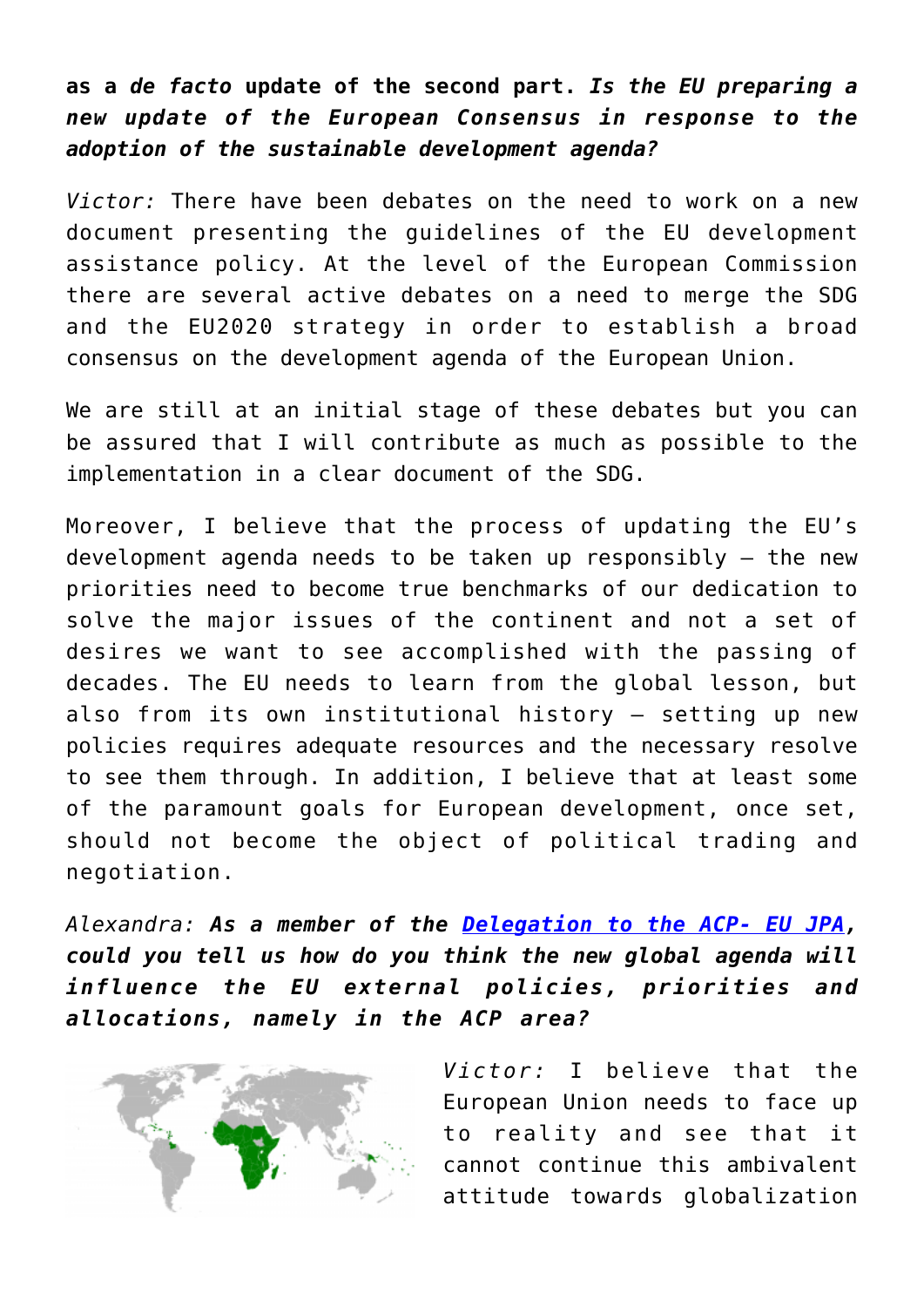and its effects. The EU cannot portray itself as an actor with a global reach and at the same time try to stem the effects of globalization by resorting to outdated policies and models of political action. Many issues on the European public agenda – combating climate change, seeking a solution to immigration, raising the living standards, creating the premises for sustainable development – have a profound global component and we need to stand up to this fact.

Consequently, while the ACP Area definitely has its own characteristics, many of the challenges it faces stem not from particular dynamics, but are part of larger global processes that the EU can and should influence. I believe that the EU's position as the largest donor in the world needs to be taken up responsibly and that the EU needs to adapt its foreign policy and assistance for development instruments in order to raise the efficiency of its actions.

The EU needs a more coherent approach towards the ACP area. A fair partnership has to be established involving the civil society and the citizens from the ACP area in the direction of a common development. A new approach is needed not only based on aid but on a true guidance and assistance of those countries towards development.

Moreover, I think that the EU is in itself an institutional model with enough flexibility and resistance to tackle the effects of globalization – in the end, accommodating the varying interests of such a large number of members offers an example for managing the challenges brought about by globalization.

Alexandra: **According to the [World Bank](http://www.worldbank.org/en/country/romania/overview) and [Eurostat](http://ec.europa.eu/eurostat/documents/2995521/6035076/3-04112014-BP-EN.pdf/62f94e70-e43a-471f-a466-2e84d1029860), Romaniaan upper middle income country with one of the highest poverty rates in the EU- is still struggling with numerous social and economic challenges.** *Having in mind the new post-2015 agenda and knowing very well the realities of our country, how would*